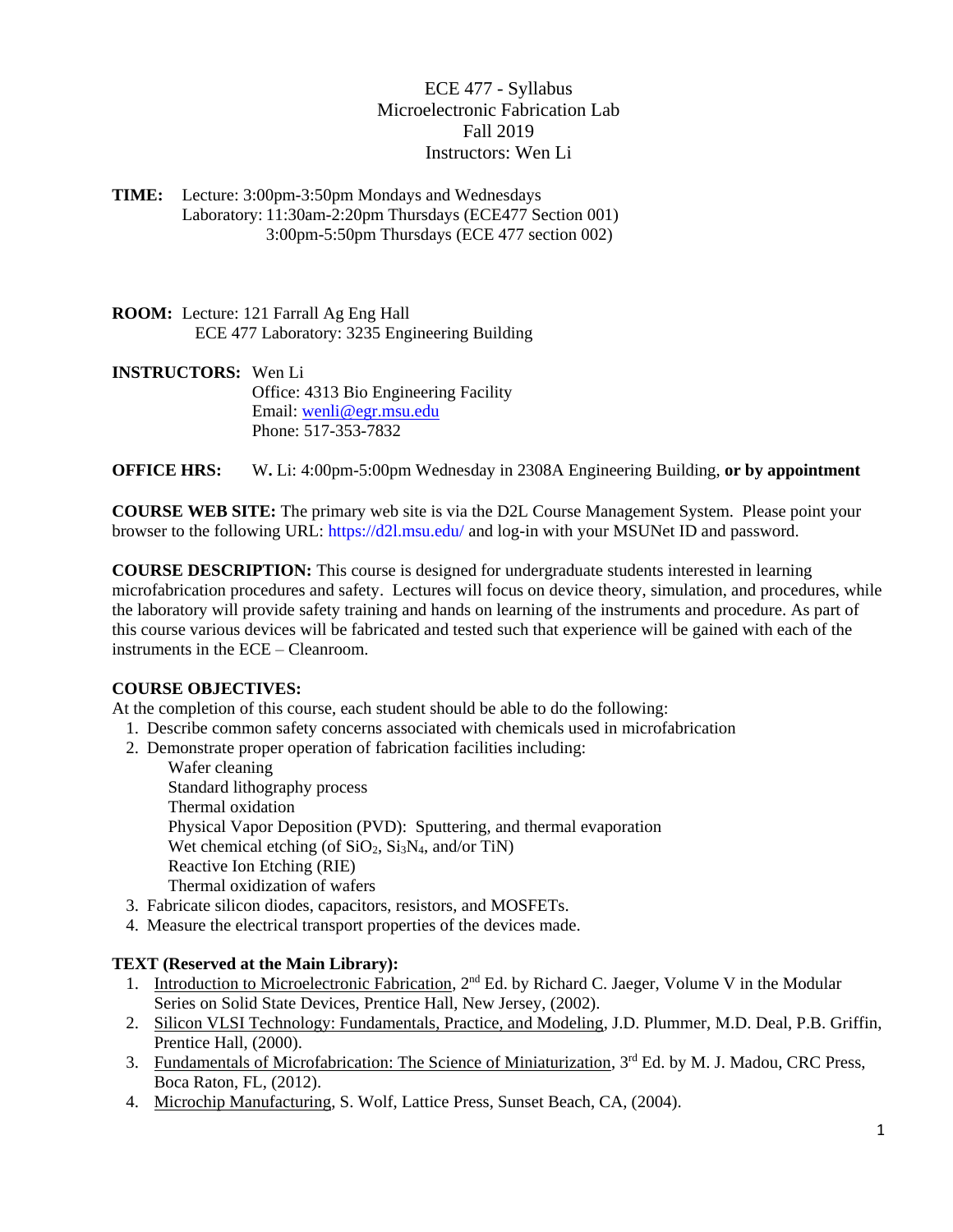# **GRADING:**

| Laboratory Preparation & Participation:  20% |  |
|----------------------------------------------|--|

### **Homework Policy:**

There are 6-7 problem sets throughout the semester. Homework is due at the beginning of class and no late homework is graded. Each student must turn in individual work. There is no restriction on cooperation, discussions, use of other sources for the homework assignments. If a solution to a problem is found in the literature, correct citations to the literature must be provided. All homework scores will be included in the course grade.

## **Lab Policy:**

You are expected to make the scheduled lab times. The instructor will be there at the start of the lab time to let you into the lab. Makeup times can be difficult to schedule, but if necessary then work out a convenient time with the instructor to makeup the lab.

### **Exam Policy:**

Two 50-minutes Midterm Exams are held in the classroom during the regularly scheduled class time. Calculator is permitted in the exams unless it has features described on the "Prohibited" list below.

| Prohibited: | Pocket organizers                                                           |
|-------------|-----------------------------------------------------------------------------|
|             | Handheld pocket organizers                                                  |
|             | Handheld or laptop computers                                                |
|             | Electronic writing pads or pen-input devices                                |
|             | Calculator built into cell phones or other electronic communication devices |
|             | Calculators with a typewriter keyboard (key in QWERTY format)               |
|             |                                                                             |

#### **Project Report & Presentation:**

Students will prepare a report and a group presentation for the results of the fabricated device along with measured data of selected devices and a comparison to theoretical prediction.

The final exam period will be used for project presentations.

## **Approximate Timeline**:

|                | Dav | <b>Date</b>  | <b>Topics Covered</b>                          | Labs                              |
|----------------|-----|--------------|------------------------------------------------|-----------------------------------|
|                | W   | August 28    | Introduction – History and Market, Gown Sizing |                                   |
| $\overline{2}$ | M   | September 2  | Labor day (no class)                           | Lab #1 Safety $& 4$ point probe   |
|                | W   | September 4  | Chemicals, Safety                              |                                   |
| $\overline{3}$ | M   | September 9  | <b>Semiconductor Physics</b>                   | Lab #2 Clean & Thermal Oxide      |
|                | W   | September 11 | <b>Semiconductor Physics</b>                   |                                   |
| $\overline{4}$ | M   | September 16 | Lithographic Process – wafer cleaning          | Lab #3 Lithography-Mask1          |
|                | W   | September 18 | Lithographic Process – oxidation               |                                   |
| 5              | M   | September 23 | Lithographic Process – patterning, etching     | Lab #4 Diffusion Doping           |
|                | W   | September 25 | Lithographic Process – etching                 |                                   |
| 6              | M   | September 30 | Diffusion & Ion Implantation                   | Lab #5 Clean & Thermal Oxide      |
|                | W   | October 2    | Diffusion & Ion Implantation                   |                                   |
| $\overline{7}$ | M   | October 7    | Exam 1                                         | Lab #6 Pattern & Thin Oxide-Mask2 |
|                | W   | October 9    | <b>Physical Vapor Deposition</b>               |                                   |